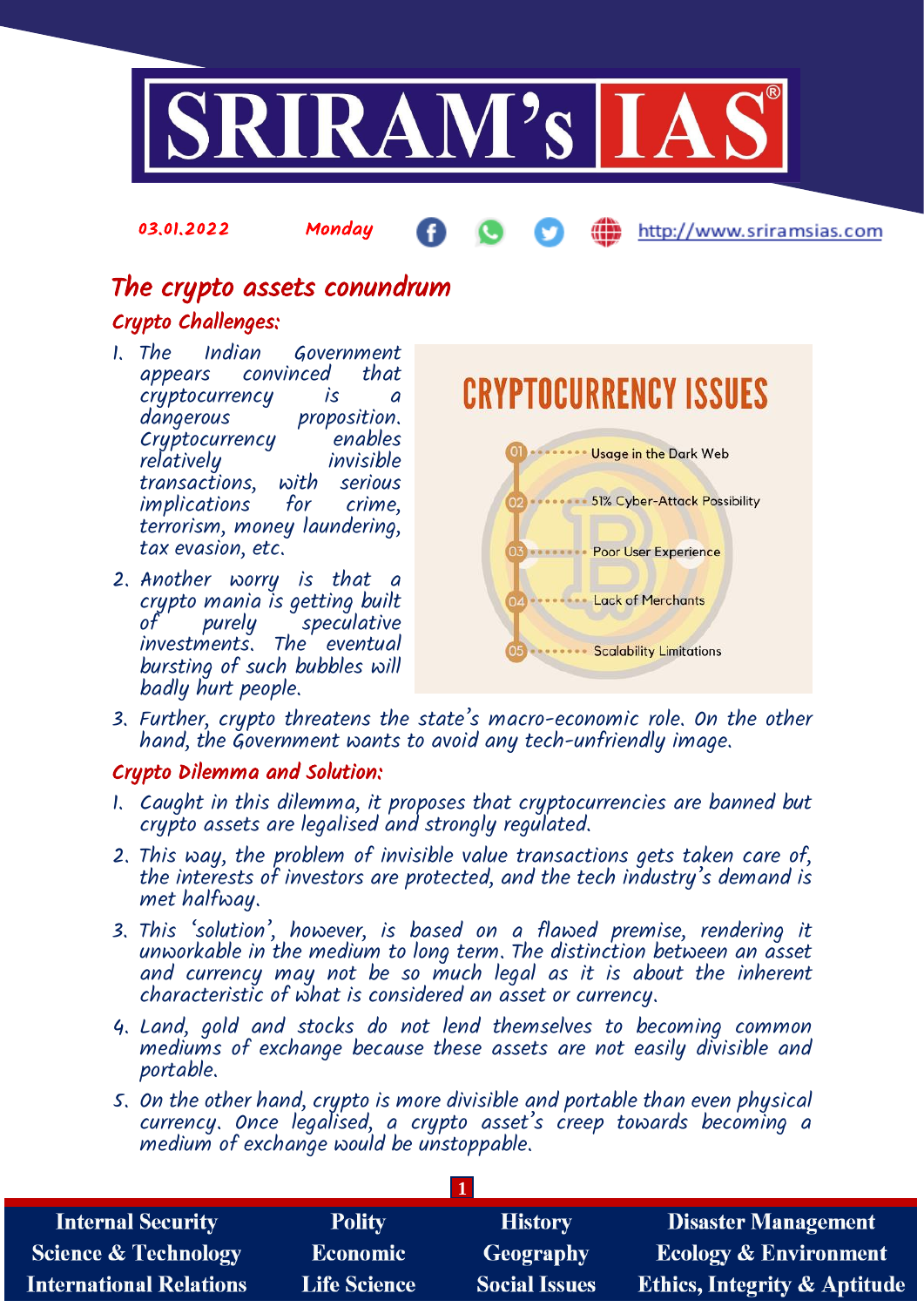

#### 03.01.2022 Monday ŒD http://www.sriramsias.com

### Merely speculative Asset without underlying Value:

- 1. Crypto assets are either 'purely speculative assets' or they have some underlying value, in which case such 'value' can consist only in their future as a medium of exchange. Both ways are very problematic.
- 2. A purely speculative asset has zero underlying value (unlike assets like land and gold). Regulators watch out for the purely speculative elements of any assets market, considering them dangerous.
- 3. The 2008 financial crash happened largely because some 'assets' lost all connection to any kind of underlying value.
- 4. If the Government legalises a purely speculative asset, it provides a green signal to investors to invest in it and blow into the bubble. When the bubble bursts, there may be a heavy political price to pay for the ruling dispensation.

#### Underlying value

- 1. Crypto does have some 'underlying value'. This value can only be in terms of the expectation that crypto assets will eventually gain widespread acceptance as a currency.
- 2. Such an expectation indeed has a good basis in the fact that crypto is preferred as a currency by many powerful groups because it is very private and less amenable to regulatory oversight. It basically removes the state from its existing status at the heart of currency systems.
- 3. The question then is: by legalising crypto assets, is the Government trying to promote this 'underlying value' of crypto as a future currency with these 'unique characteristics'? Evidently not, since it wants to ban crypto as a medium of exchange precisely because of these characteristics.
- 4. So, in legally recognising crypto assets, the Government is either promoting a dangerous 'purely speculative asset', which, when the bubble bursts, will lead to all-around harm; or it is itself promoting the 'underlying value' of crypto assets in terms of their unstoppable eventual conversion to a currency.

#### Not a tech decision

- 1. The argument that crypto assets need to be legalised for promoting blockchain technologies and being pro-future is weak, if not bogus.
- 2. Blockchain has thousands of applications other than crypto. Various innovations and services, including using blockchains and those in the realm of decentralised finance, are indeed possible over the top of a

**2**

| <b>Internal Security</b>        | <b>Polity</b>       | <b>History</b>       | <b>Disaster Management</b>              |  |  |  |
|---------------------------------|---------------------|----------------------|-----------------------------------------|--|--|--|
| <b>Science &amp; Technology</b> | <b>Economic</b>     | Geography            | <b>Ecology &amp; Environment</b>        |  |  |  |
| <b>International Relations</b>  | <b>Life Science</b> | <b>Social Issues</b> | <b>Ethics, Integrity &amp; Aptitude</b> |  |  |  |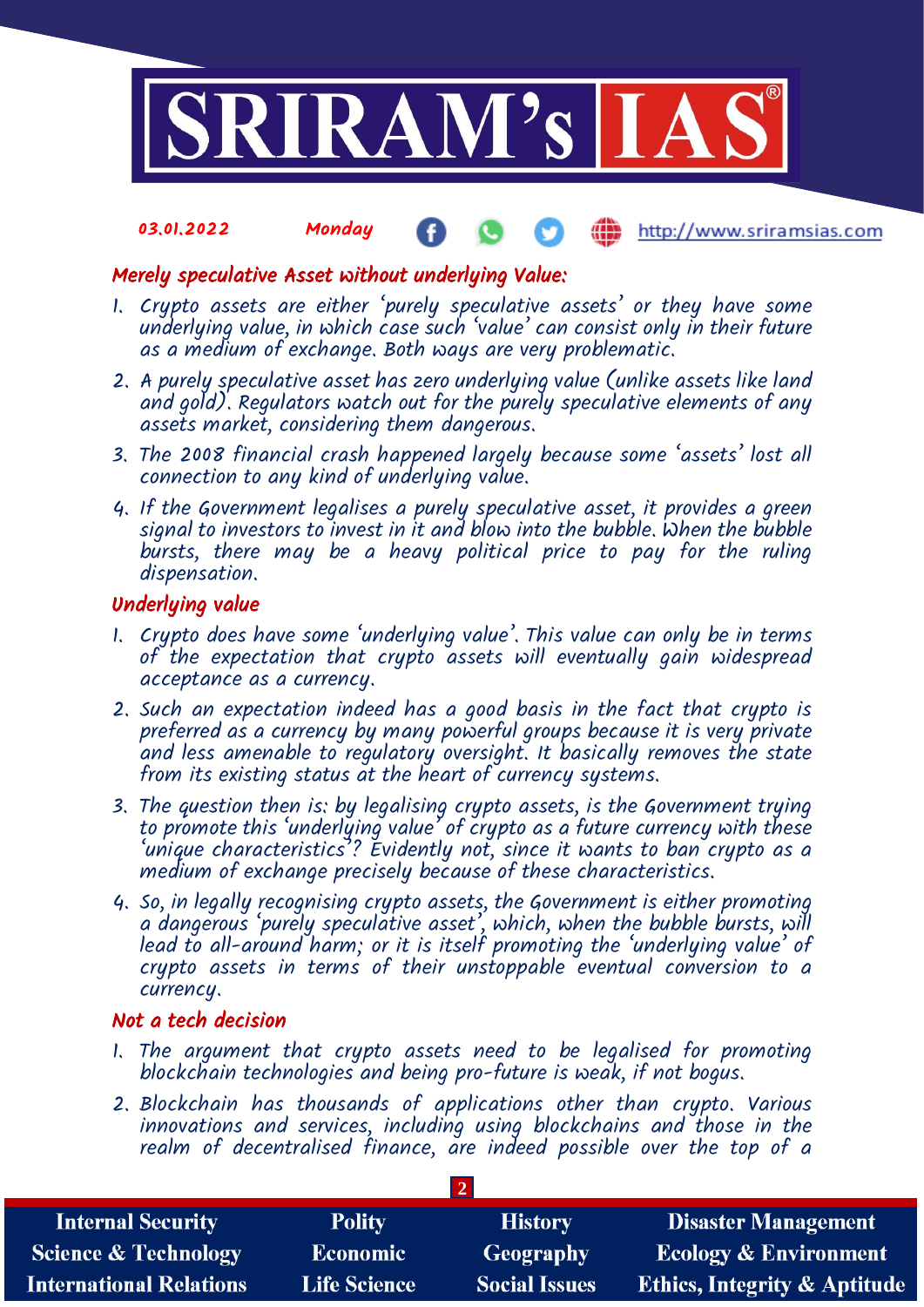

#### 03.01.2022 Monday Æ http://www.sriramsias.com

monopoly platform of a Central Bank Digital Currency, as an alternative to private cryptocurrencies.

- 3. The real decision that the Government faces is not about supporting new technology. Certain groups and people want the state to mostly be out of currency systems because that serves their interests.
- 4. Since society is now at a fork to decide whether the future of currency will be public or private, what the Government has to decide is the side it would throw its weight behind.
- 5. The argument to let both public and private currencies co-exist, leaving it to 'people's choice', is also deceptive. The powerful resent the distributive potential contained in public currency systems.
- 6. They will all immediately lap up and push private currencies. Their combined economic heft itself would ensure an overwhelming dominance of private currencies over public currency.

It is true that India's decision alone would not determine this issue. But with China having already banned crypto, what India decides at this stage would count for a lot.



**Internal Security Science & Technology International Relations** 

**Polity Economic Life Science** 

**History** Geography **Social Issues** 

**Disaster Management Ecology & Environment Ethics, Integrity & Aptitude**